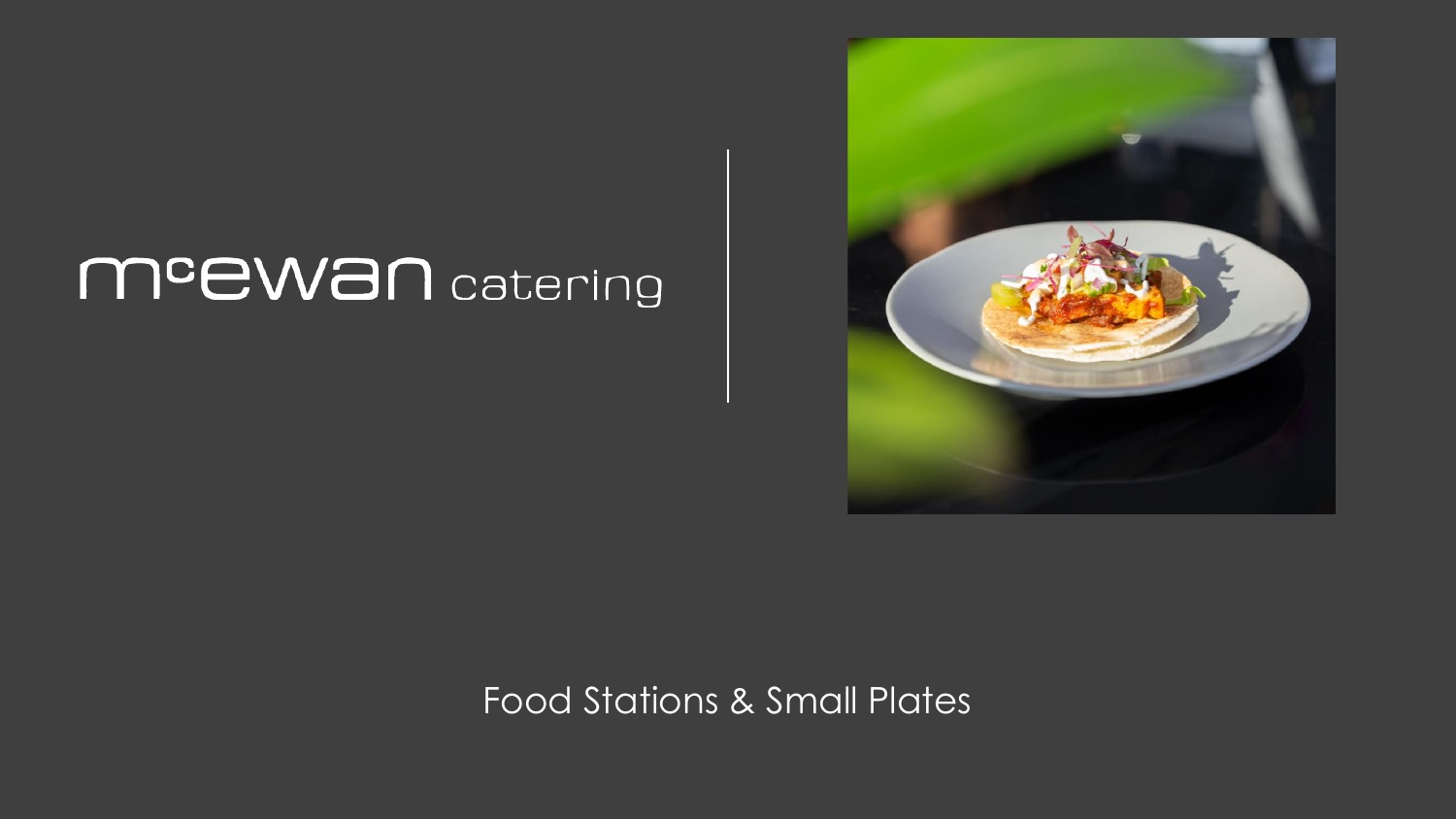#### **BAOS**

BRAISED PORK BELLY BAO Yuzu, mayo and cucumber kimchi

SZECHUAN BEEF BAO Yuzu, mayo and cucumber kimchi

SPICY FRIED CHICKEN BAO Yuzu, mayo and cucumber kimchi

VEGAN SZECHUAN CHICKEN ON A STEAM BUN Gochujang umami and Japanese slaw

#### **TACO STATION**

**JERK CHICKEN TACO** Sweet cabbage slaw, preserved jalapeño, spiked avocado, chipotle aioli and mozzarella

CHILI LIME SHRIMP TACO Sweet cabbage slaw, preserved jalapeño, spiked avocado, chipotle aioli and mozzarella

CHIMICHURRI STEAK TACO Pico de gallo, queso fresco, aji verde and lemon mayo

#### **DIM SUM STATION**

VEGETABLE DUMPLINGS with scented soy

STEAMED CHICKEN DUMPLINGS with scented soy

WAGYU DUMPLINGS with ginger chips, chimichurri and chipotle aioli

CHICKEN POTSTICKERS with tamarind chutney

PULLED PORK POTSTICKERS with scallion sour cream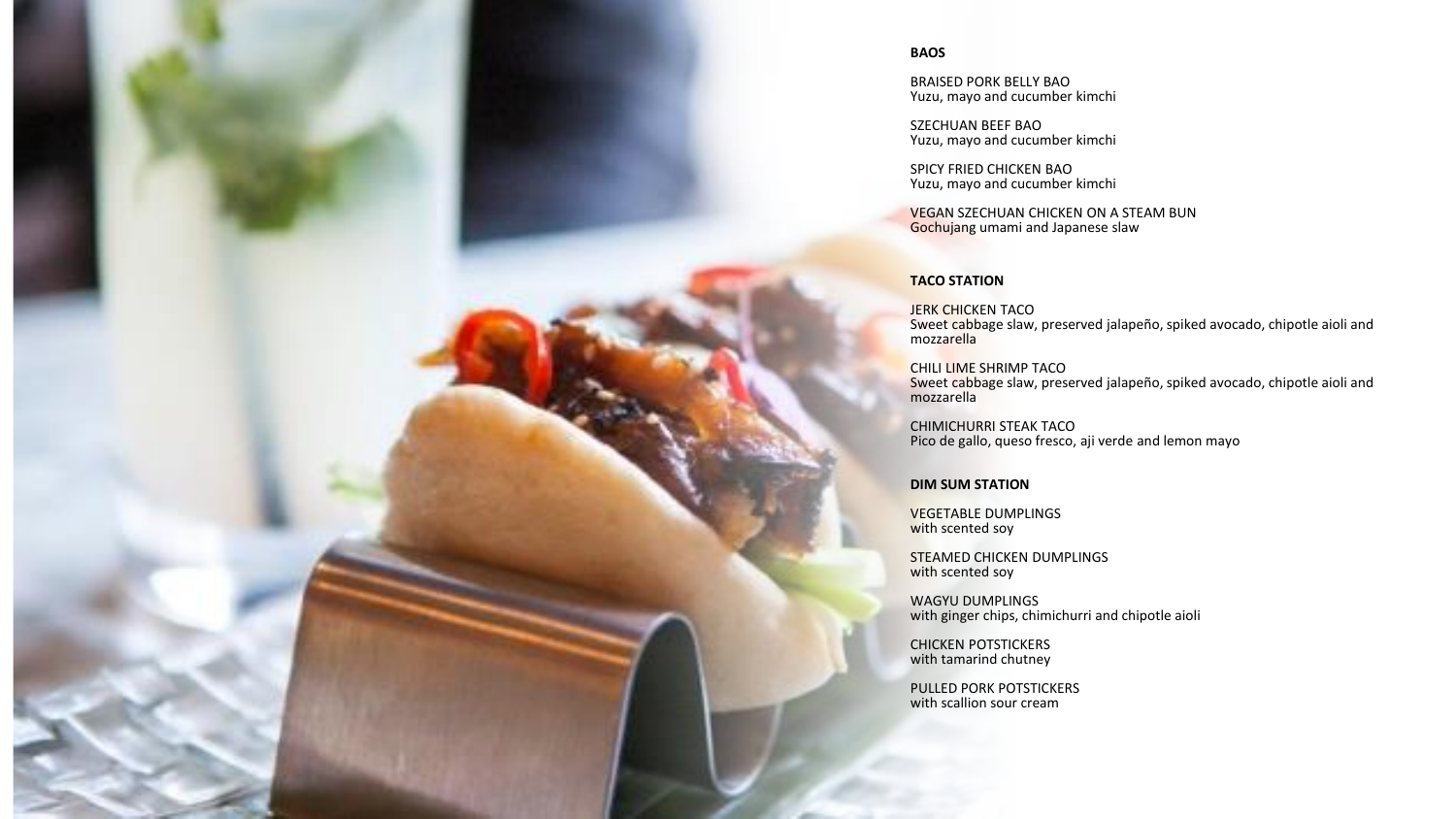#### **SLIDERS**

CLASSIC BYMARK MINI BURGER Brie de Meaux, grilled mushrooms and truffle aioli

BUFFALO STYLE CHICKEN SLIDERS Roasted peppers and onions, blue cheese aioli and Buffalo sauce

MINI LAMB BURGERS Sweet cucumber onion relish, feta and citrus aioli

MINI MUSHROOM SLIDER Brie and fresh herbs

#### **POUTINE & FRENCH FRIES**

TRADITIONAL POUTINE Cheese curds and house-made gravy

MOROCCAN BEEF AND BABA GANOUSH Sumac fries, Aleppo aioli and Akkawi cheese

CRISP FRITES Lemon garlic aioli and house-made ketchup

### **PIZZA**

Funghi Roasted mushrooms, truffle crema, mozzarella, pecorino, basil pesto

Classic Pepperoni Pepperoni, tomato sauce, fresh mozzarella

Jerk Chicken Bell peppers, cheddar, mozzarella, red onion

**MAC 'N' CHEESE** 

TRUFFLE MAC 'N' CHEESE

LOBSTER MAC 'N' CHEESE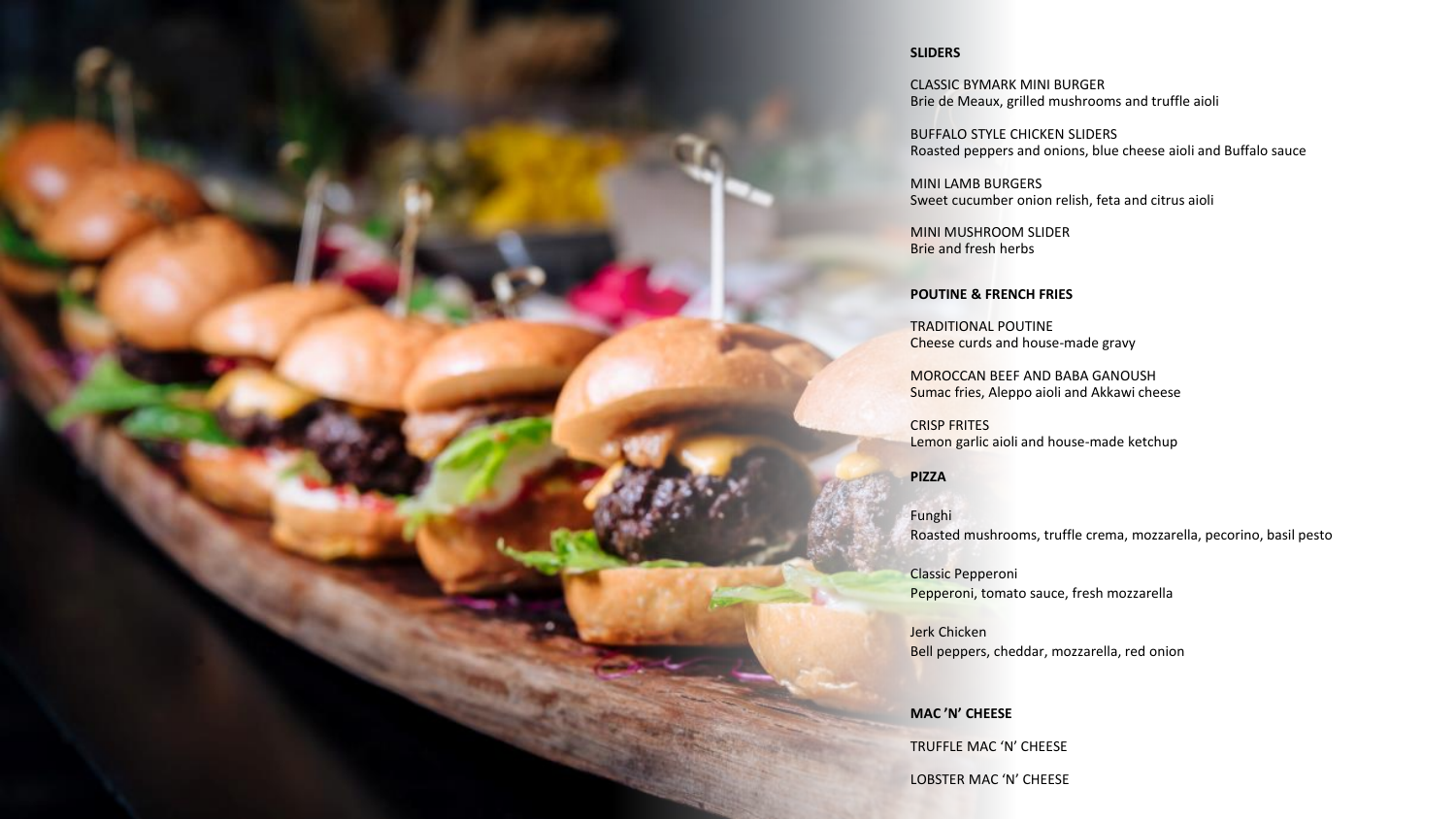

# **SMALL PLATES**

FRIED CHICKEN

Fried chicken, buttermilk waffles, Canadian maple syrup and chipotle BBQ sauce

HARISSA CHICKEN SHAWARMA Crispy romaine, Shirazi salsa, dill labneh, sumac

CARIBBEAN VEAL MEATBALL Coconut rice, green papaya salsa and tomato jam

24 HOUR GRASS FED BRAISED SHORT RIB Wasabi crème fraîche, leek and roasted garlic mashed potatoes

OXTAIL AGNOLOTTI Sweet pea purée, Parmigiano-Reggiano and shaved black truffle

BRAISED SHORT RIB AND MUSHROOM RISOTTO Truffle, sweet onion and horseradish mignonette

GUINNESS BRAISED BEEF CHEEK Brussel sprout, veal bacon

CASSARECCE with cherry tomatoes, peas, bocconcini and topped with micro greens

RICOTTA GNOCCHI citrus cream, balsamic onion, gremolata

WATER CHESTNUT POTSTICKERS Asian green vegetable, rice crouton, citrus dashi

SALTED COD FRITTER Shaved fennel & citrus salad and lemon garlic dressing

CORIANDER CRUSTED SALMON Israeli couscous, lentil ragout, preserved lemon and chilli tapenade

PAN SEARED AHI TUNA Spiked avocado, citrus miso, kabayaki and micro herb shoots

SPICY SHRIMP VERMICELLI Grilled tofu, ginger, coriander and soy

SPOT PRAWNS CRUDO Green strawberry, muscat champagne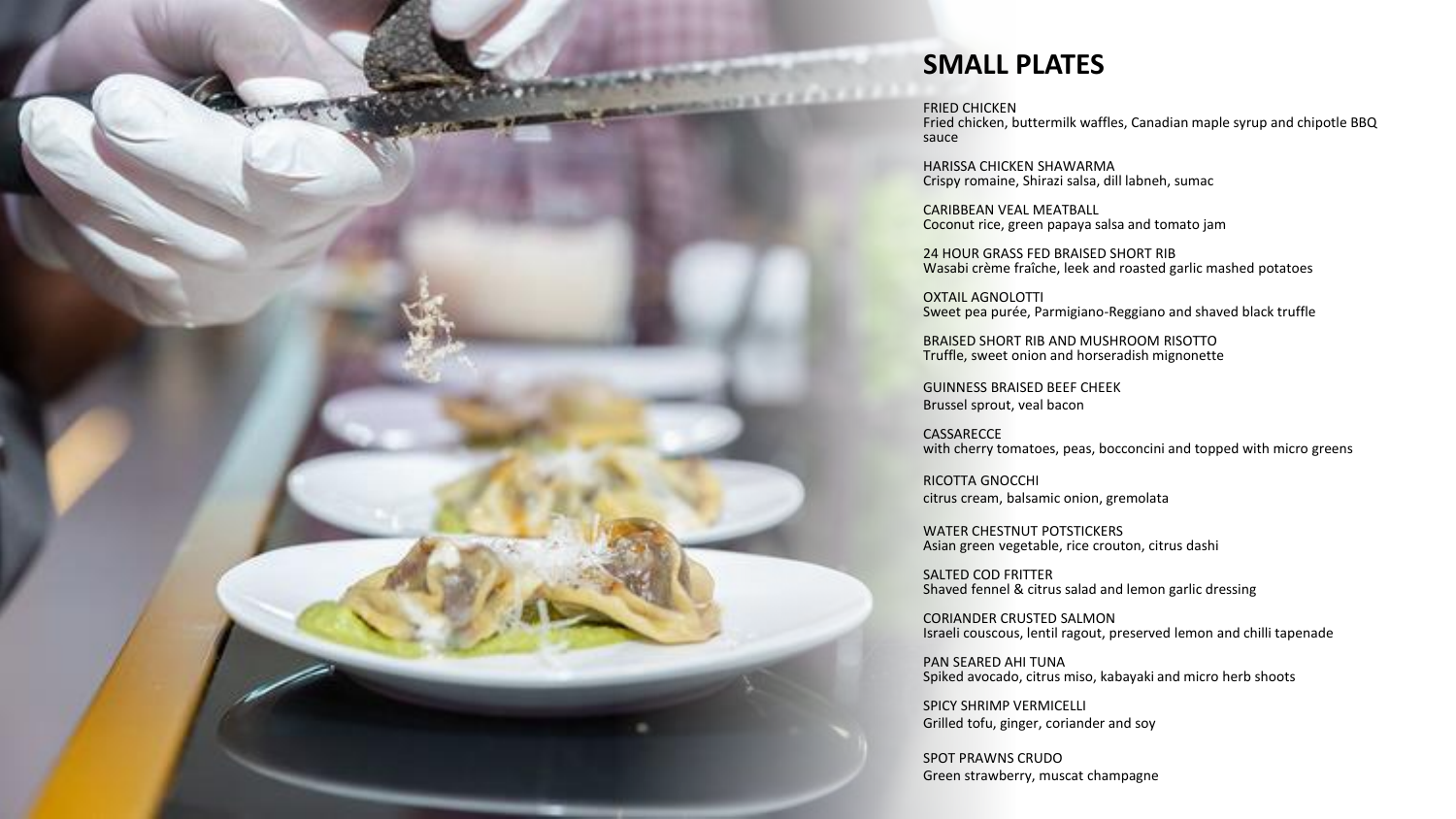# **CHEESE STATION**

House-aged European and Canadian cheeses served with mixed nuts, dried fruit, seasonal fresh fruit, freshly baked baguettes and bread sticks

### **ANTIPASTI STATION**

Antipasti featuring prosciutto di parma, Parmigiano Reggiano shavings, Parmigiano Reggiano crisps, soppressata, bocconcini with pesto, assorted olives, oven-dried Roma tomatoes and house pickled vegetables, freshly baked baguettes and bread sticks

### **MEDITERRANEAN STATION**

Mediterranean grilled vegetables with baba ghanoush, hummus, assorted flat breads and pita

# **OYSTERS**

Selection of East & West coast oysters with assorted condiments, citrus and fresh horseradish

### **SEAFOOD STATION**

Poached jumbo shrimp, tuna sashimi, scallop ceviche, chilled P.E.I mussels, East and West Coast oysters, calamari salad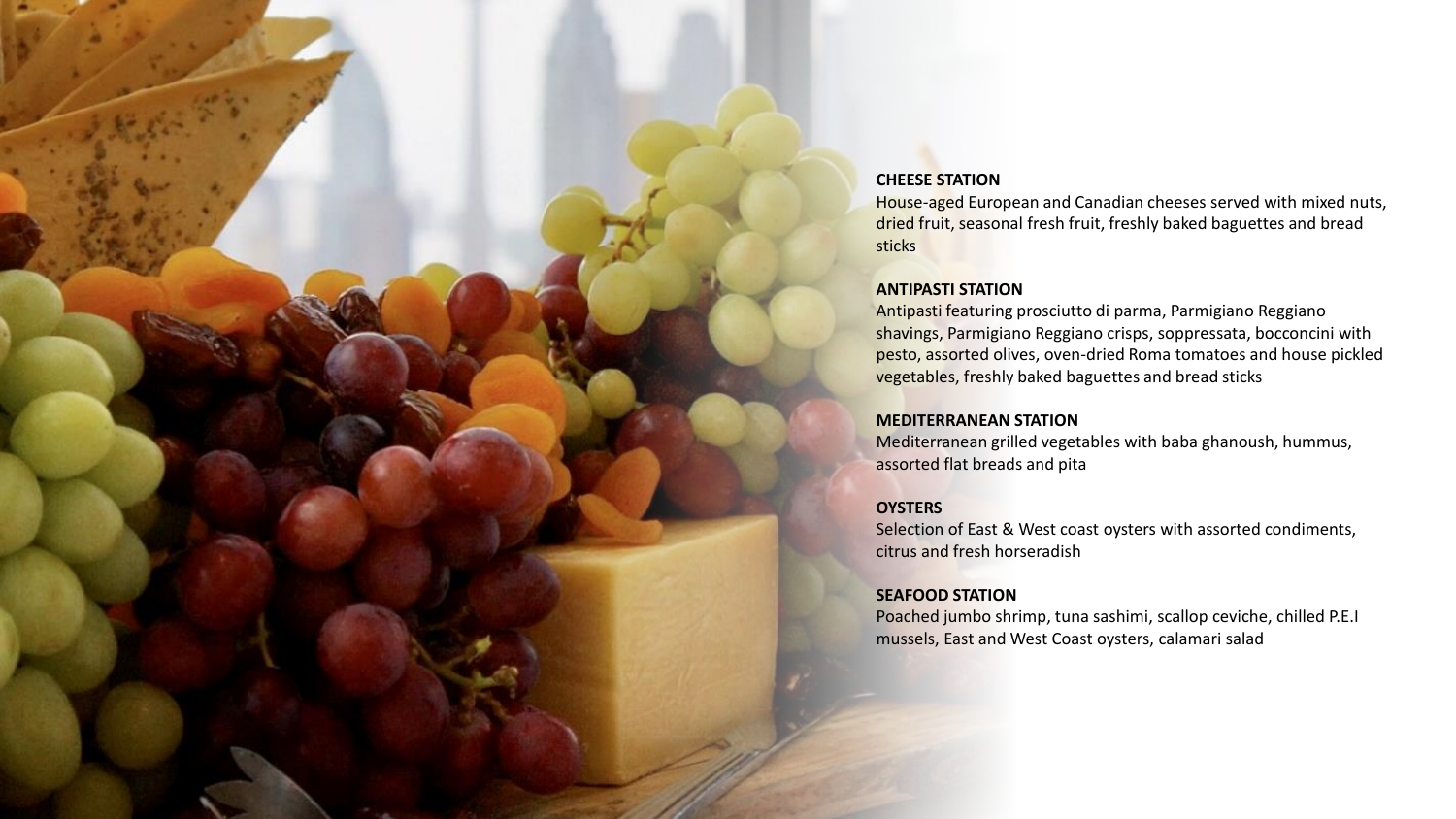# **DESSERTS STATIONS**

**DONUTS** Cinnamon sugar, Nutella, Boston cream, fruit filled

ICE-CREAM SANDWICHES Salted caramel chocolate and ginger molasses cookie Vanilla ice cream and chocolate ice cream

MINI PARFAITS

Lemon meringue, strawberry shortcake, raspberry chocolate mousse, blueberry cheesecake

WAFFLE STATION Waffles, Rum glazed bananas, hot chocolate sauce, caramel sauce, house-made cinnamon ice cream or vanilla bean ice, icing sugar

**CHURROS** Cinnamon sugar churros, chocolate sauce, dulce de leche

SMORES Chocolate, strawberries, graham crackers, chocolate chip cookie, vanilla marshmallow, caramel & chocolate sauce

FRESHLY BAKED COOKIES Oatmeal raisin, double chocolate, chocolate chip

MINI DESSERT A selection of mini cakes and tarts